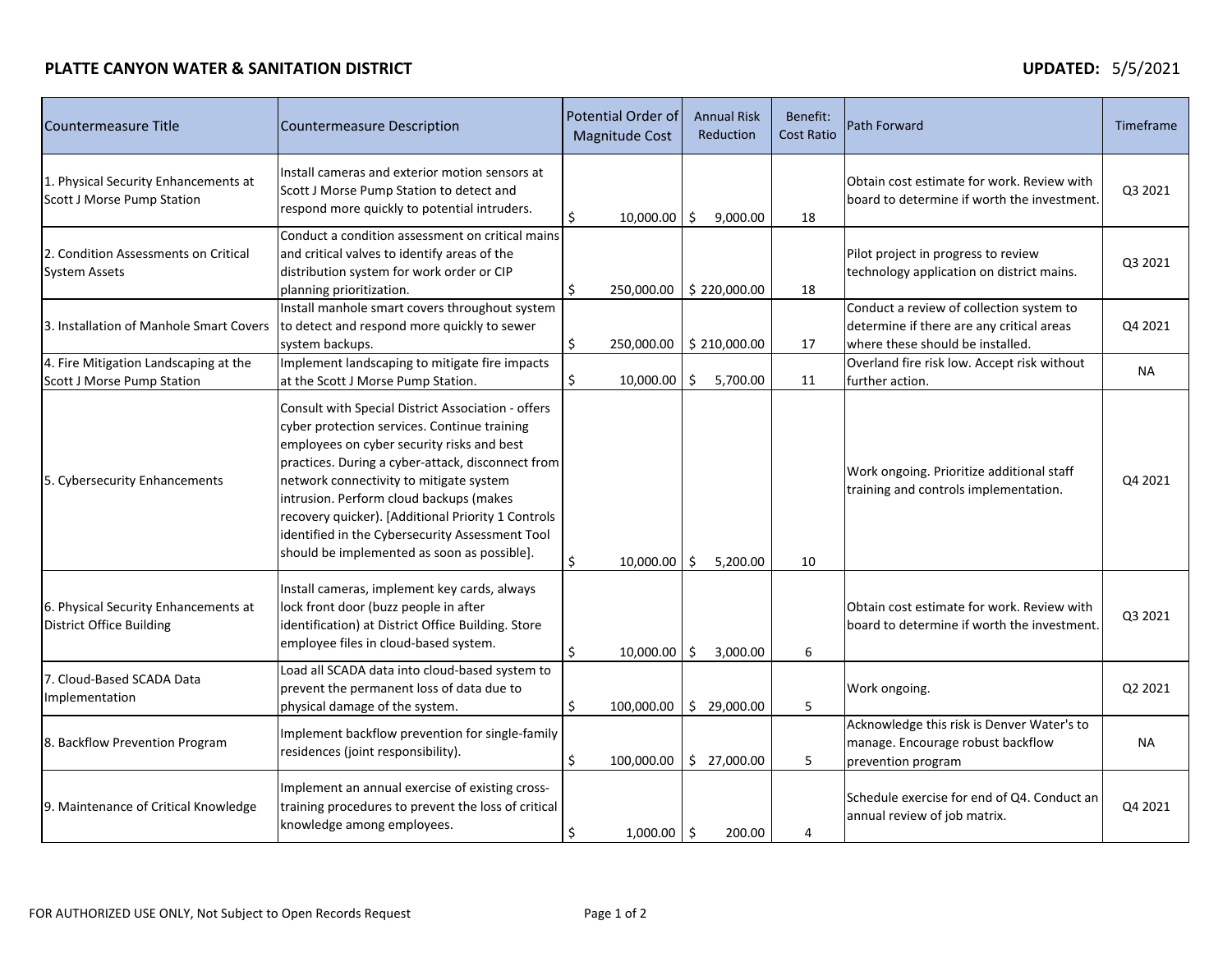### **PLATTE CANYON WATER & SANITATION DISTRICT**

| Countermeasure Title                                                          | <b>Countermeasure Description</b>                                                                                                                                                                 |    | Potential Order of<br><b>Magnitude Cost</b> |    | <b>Annual Risk</b><br>Reduction | Benefit:<br><b>Cost Ratio</b> | <b>Path Forward</b>                                                                                                                                 | Timeframe |
|-------------------------------------------------------------------------------|---------------------------------------------------------------------------------------------------------------------------------------------------------------------------------------------------|----|---------------------------------------------|----|---------------------------------|-------------------------------|-----------------------------------------------------------------------------------------------------------------------------------------------------|-----------|
| 10. Installation of On-Site Generator at<br><b>Scott J Morse Pump Station</b> | Install an on-site generator at Scott J Morse<br>Pump Station to provide backup power during a<br>power outage.                                                                                   | \$ | 100,000.00                                  |    | \$10,000.00                     | $\overline{2}$                | Due to existing secondary feed that can<br>supply adequate fire flows, staff decided not<br>to pursue this item.                                    | <b>NA</b> |
| 11. Physical Security Improvements at<br>Fire Hydrants                        | Apply locks to fire hydrants to prevent the theft<br>of water.                                                                                                                                    | \$ | 100,000.00                                  | Ś. | 4,500.00                        | $\leq$ 1                      | Accept risk due to low occurrence.                                                                                                                  | <b>NA</b> |
| 12. Increase Backup Power for SCADA<br>System                                 | Install more batteries or batteries with increased<br>storage capacity. Install a generator on-site at<br>District Office building for backup power during a<br>power outage.                     | \$ | 100,000.00                                  | Ś  | 3,500.00                        | $<$ 1                         | Accept risk due to low occurrence. Ensure<br>cloud-based systems allow for remote<br>system management.                                             | <b>NA</b> |
| 13. Water Main Flood Erosion Analysis                                         | Conduct a full-scale water main flood erosion<br>analysis of each crossing to determine risk.                                                                                                     | Ś. | 100,000.00                                  | \$ | 1,200.00                        | $<$ 1                         | Ongoing through staff review. Schedule<br>meetings w. DW re: critical connections.                                                                  | Q2 2021   |
| 14. Floodplain Analysis on Critical<br><b>System Assets</b>                   | Conduct a floodplain analysis on critical system<br>assets to determine inundation areas and to<br>improve planning and preparation of resources<br>for a flood event.                            | \$ | 100,000.00                                  | Ś. | 120.00                          | <1                            | Continue annual facility/MH inspection<br>program in drainage basins. May schedule a<br>detailed flooplian analysis for future year.                | Q4 2021   |
| 15. Maintenance of Utility Financial<br>Health                                | Conduct an annual evaluation of customer base<br>to ensure service population remains stable.                                                                                                     | \$ | $10,000.00$ \$                              |    | 10.00                           | $<$ 1                         | Add annual review of customer class and<br>counts. Add bienniel audit of internal<br>controls.                                                      | Q4 2021   |
| 16. Sedaru Hydraulic Model<br>Evaluations*                                    | Increase the number of evaluations in Sedaru CIP<br>planning package to prevent a failure to replace<br>pipelines at the set replacement rate.                                                    | \$ | $10,000.00$   \$                            |    | 3.00                            | $<$ 1                         | Accept risk. Currently have annual review<br>scheduled. Due to internal processes an<br>additional mid-year review would not<br>impact CIP process. | <b>NA</b> |
| 17. Distribution System Maintenance                                           | Continue conducting training and having<br>contractors follow Denver Water protocols for<br>distribution system maintenance.                                                                      | \$ | 10,000.00                                   |    | <b>NA</b>                       | <b>NA</b>                     | <b>NA</b>                                                                                                                                           | <b>NA</b> |
| 18. Employee Safety Program Training                                          | Continually review and communicate safety<br>program with staff (e.g., field safety, following<br>pandemic illness guidelines) to aid in the<br>prevention of serious injuries and/or fatalities. | \$ | 10,000.00                                   |    | <b>NA</b>                       | <b>NA</b>                     | <b>NA</b>                                                                                                                                           | <b>NA</b> |
| 19. CMOM Program                                                              | Continue routine cleaning and inspection<br>program to prevent sewer system backups.                                                                                                              | \$ | 100,000.00                                  |    | <b>NA</b>                       | NA                            | <b>NA</b>                                                                                                                                           | <b>NA</b> |
| 20. Physical Security at Manholes                                             | Continue to keep manhole covers locked to<br>prevent malevolent acts such as intentional<br>blockage of sewer mains.                                                                              | \$ |                                             |    | <b>NA</b>                       | <b>NA</b>                     | <b>NA</b>                                                                                                                                           | <b>NA</b> |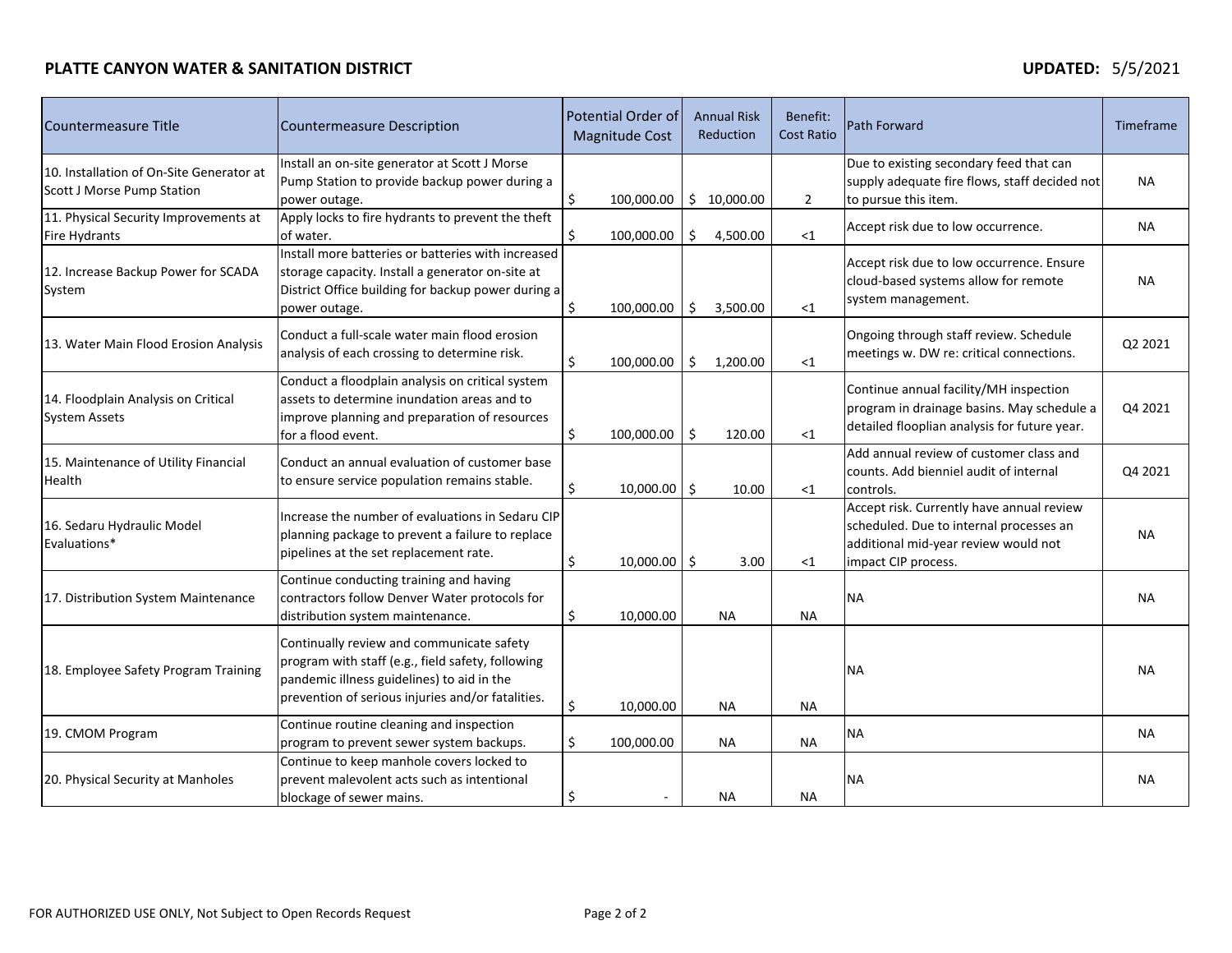# **SOUTHWEST METROPOLITAN WATER & SANITATION DISTRICT UPDATED:** 5/5/2021

| Countermeasure Title                                                    | <b>Countermeasure Description</b>                                                                                                                                                                                                                                                                                                                                                                                                                   |    | <b>Potential Order</b><br>of Magnitude<br>Cost | <b>Annual Risk</b><br><b>Reduction</b> | Benefit:<br><b>Cost Ratio</b> | <b>Path Forward</b>                                                                                                                                        | Timeframe |
|-------------------------------------------------------------------------|-----------------------------------------------------------------------------------------------------------------------------------------------------------------------------------------------------------------------------------------------------------------------------------------------------------------------------------------------------------------------------------------------------------------------------------------------------|----|------------------------------------------------|----------------------------------------|-------------------------------|------------------------------------------------------------------------------------------------------------------------------------------------------------|-----------|
| 1. Physical Security Enhancements at<br><b>Hogback Pump Station</b>     | Install cameras and exterior motion sensors at<br>Hogback Pump Station to detect and respond<br>more quickly to potential intruders.                                                                                                                                                                                                                                                                                                                | \$ |                                                | 10,000.00 \$ 28,000.00                 | 55                            | Obtain cost estimate for work. Review with<br>board to determine if worth the investment.                                                                  | Q3 2021   |
| 2. Fire Mitigation Landscaping at the<br><b>Hogback Pump Station</b>    | Implement landscaping to mitigate fire impacts<br>at the Hogback Pump Station.                                                                                                                                                                                                                                                                                                                                                                      | \$ |                                                | 10,000.00   \$ 63,000.00               | 42                            | Overland fire risk low. Accept risk without<br>further action.                                                                                             | NA        |
| 3. Installation of Manhole Smart Covers                                 | Install manhole smart covers throughout system<br>to detect and respond more quickly to sewer<br>system backups.                                                                                                                                                                                                                                                                                                                                    | \$ |                                                | 250,000.00 \$250,000.00                | 20                            | Conduct a review of collection system to<br>determine if there are any critical areas<br>where these should be installed.                                  | Q4 2021   |
| 4. Contractor Generator Fuel Supply<br>Redundancy                       | Find a backup fuel vendor or consider installing<br>additional storage tank on-site.                                                                                                                                                                                                                                                                                                                                                                | Ŝ. |                                                | 100,000.00 \$ 97,000.00                | 19                            | Contact fuel vendors for additional supply<br>contract.                                                                                                    | Q4 2021   |
| 5. Condition Assessments on Critical<br><b>System Assets</b>            | Conduct a condition assessment on critical mains<br>and critical valves to identify areas of the<br>distribution system for work order or CIP<br>planning prioritization.                                                                                                                                                                                                                                                                           | Ŝ. |                                                | 250,000.00 \$180,000.00                | 14                            | Pilot project in progress to review<br>technology application on district mains.                                                                           | Q3 2021   |
| 6. Cybersecurity Enhancements                                           | Consult with Special District Association - offers<br>cyber protection services. Continue training<br>employees on cyber security risks and best<br>practices. During a cyber-attack, disconnect from<br>network connectivity to mitigate system<br>intrusion. Perform cloud backups (makes<br>recovery quicker). [Additional Priority 1 Controls<br>identified in the Cybersecurity Assessment Tool<br>should be implemented as soon as possible]. | \$ | $10,000.00$ \$                                 | 5,200.00                               | 10                            | Work ongoing. Prioritize additional staff<br>training and controls implementation.                                                                         | Q4 2021   |
| 7. Maintenance of Utility Financial<br>Health                           | Continue to increase to annual fee. Investigate<br>other revenue sources. Annual evaluation of<br>customer base to ensure service population<br>remains stable.                                                                                                                                                                                                                                                                                     | \$ | $10,000.00$ \$                                 | 3,000.00                               | 6                             | Financial review process includes annual fee<br>evaulation. Add annual review of customer<br>class and counts. Add bienniel audit of<br>internal controls. | Q4 2021   |
| 8. Physical Security Enhancements at<br><b>District Office Building</b> | Install cameras, implement key cards, always<br>lock front door (buzz people in after<br>identification) at District Office Building. Store<br>employee files in cloud-based system.                                                                                                                                                                                                                                                                | \$ | $10,000.00$ \$                                 | 3,000.00                               | 6                             | Obtain cost estimate for work. Review with<br>board to determine if worth the investment.                                                                  | Q3 2021   |
| 9. Cloud-Based SCADA Data<br>Implementation                             | Load all SCADA data into cloud-based system to<br>prevent the permanent loss of data due to<br>physical damage of the system.                                                                                                                                                                                                                                                                                                                       | \$ |                                                | 100,000.00 \$ 29,000.00                | 6                             | Work ongoing.                                                                                                                                              | Q2 2021   |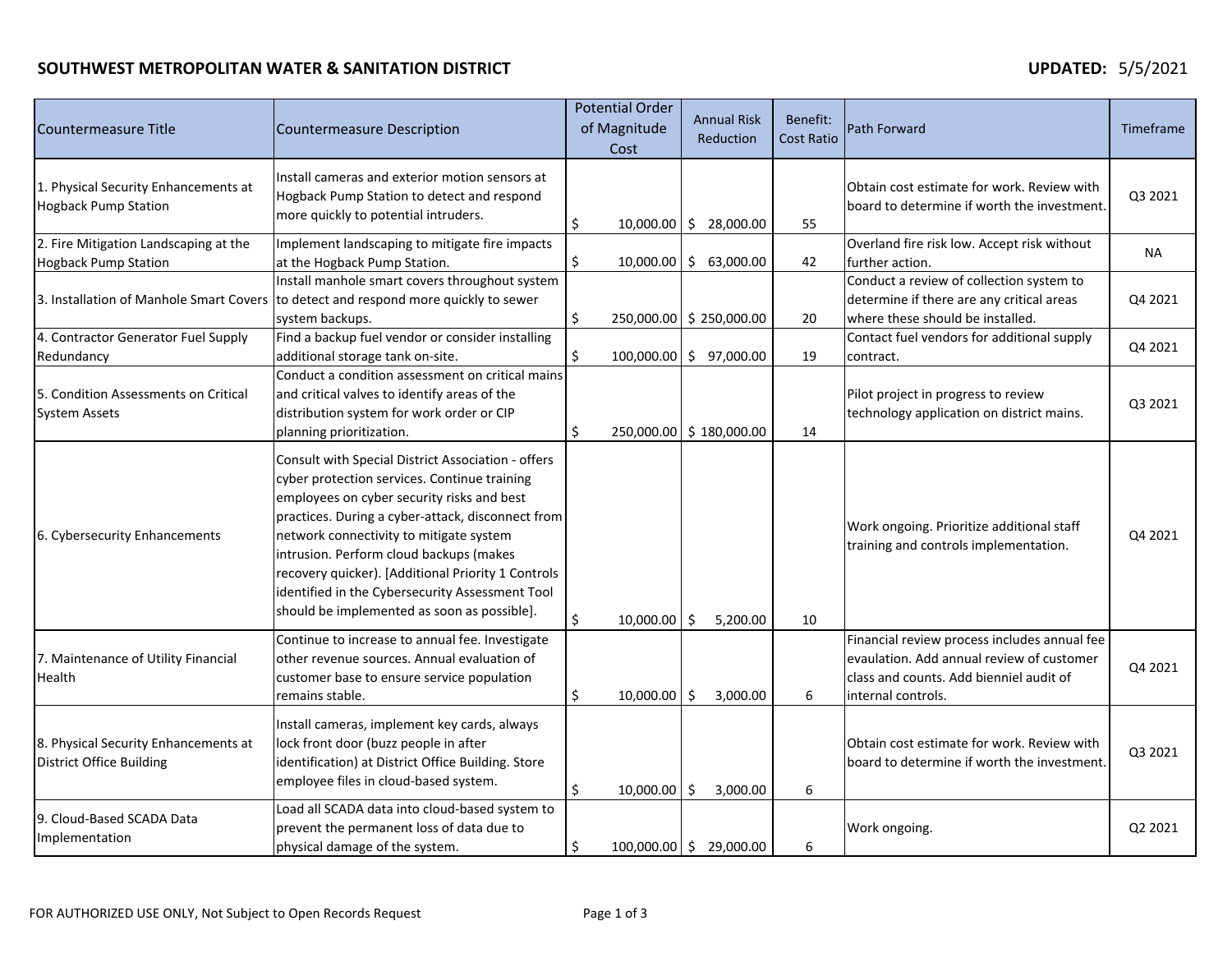# **SOUTHWEST METROPOLITAN WATER & SANITATION DISTRICT UPDATED:** 5/5/2021

| Countermeasure Title                                                                   | <b>Countermeasure Description</b>                                                                                                                                                                                                                                             |     | <b>Potential Order</b><br>of Magnitude<br>Cost |                | <b>Annual Risk</b><br>Reduction | Benefit:<br><b>Cost Ratio</b> | Path Forward                                                                                                                                        | Timeframe |
|----------------------------------------------------------------------------------------|-------------------------------------------------------------------------------------------------------------------------------------------------------------------------------------------------------------------------------------------------------------------------------|-----|------------------------------------------------|----------------|---------------------------------|-------------------------------|-----------------------------------------------------------------------------------------------------------------------------------------------------|-----------|
| 10. Backflow Prevention Program                                                        | Implement backflow prevention for single-family<br>residences (joint responsibility).                                                                                                                                                                                         | \$  | 100,000.00                                     | $\ddot{\zeta}$ | 27,000.00                       | 5                             | Acknowledge this risk is Denver Water's to<br>manage. Encourage robust backflow<br>prevention program                                               | <b>NA</b> |
| 11. Maintenance of Critical Knowledge                                                  | Implement an annual exercise of existing cross-<br>training procedures to prevent the loss of critical<br>knowledge among employees.                                                                                                                                          | \$  | 1,000.00                                       | -Ś             | 190.00                          | 4                             | Schedule exercise for end of Q4. Conduct an<br>annual review of job matrix.                                                                         | Q4 2021   |
| 12. Potential Installation of Backup<br>Water Feed Line at the Hogback Pump<br>Station | Conduct hydraulic analysis and fireflow testing.<br>Consider the installation a backup feed at the<br>Hogback Pump Station and/or collaborate on<br>mitigation efforts with Denver Water to prevent<br>a failure to provide adequate fire flow in the<br>distribution system. | \$. | $1,000,000.00$ \$ 56,000.00                    |                |                                 | $\mathbf{1}$                  | Consultant retained and work will begin<br>shortly.                                                                                                 | Q3 2021   |
| 13. Floodplain Analysis on Critical<br><b>System Assets</b>                            | Conduct a floodplain analysis on critical system<br>assets to determine inundation areas and to<br>improve planning and preparation of resources<br>for a flood event.                                                                                                        | \$  | $100,000.00$ \$                                |                | 4,900.00                        | $\mathbf{1}$                  | Continue annual facility/MH inspection<br>program in drainage basins. May schedule a<br>detailed flooplian analysis for future year.                | Q4 2021   |
| 14. Physical Security Improvements at<br>Fire Hydrants                                 | Apply locks to fire hydrants to prevent the theft<br>of water.                                                                                                                                                                                                                | Ś.  | 100,000.00 \$                                  |                | 4,500.00                        | $<$ 1                         | Accept risk due to low occurrence.                                                                                                                  | NA.       |
| 15. Increase Backup Power for SCADA<br>System                                          | Install more batteries or batteries with increased<br>storage capacity. Install a generator on-site at<br>District Office building for backup power during a<br>power outage.                                                                                                 | \$  | 100,000.00 \$                                  |                | 3,500.00                        | $<$ 1                         | Accept risk due to low occurrence. Ensure<br>cloud-based systems allow for remote<br>system management.                                             | ΝA        |
| 16. Water Main Flood Erosion Analysis                                                  | Conduct a full-scale water main flood erosion<br>analysis of each crossing to determine risk.                                                                                                                                                                                 | \$  | 100,000.00 \$                                  |                | 1,170.00                        | $<$ 1                         | Ongoing through staff review. Schedule<br>meetings w. DW re: critical connections.                                                                  | Q2 2021   |
| 17. Hydraulic Model Evaluations in<br>Sedaru*                                          | Increase the number of evaluations in Sedaru<br>(work order tracking and CIPP planning) package<br>to prevent a failure to replace pipelines at the<br>mandated replacement rate per contractual<br>obligation.                                                               | \$  | $10,000.00$ \$                                 |                | 3.00                            | $<$ 1                         | Accept risk. Currently have annual review<br>scheduled. Due to internal processes an<br>additional mid-year review would not<br>impact CIP process. | NA.       |
| 18. Distribution System Maintenance                                                    | Continue conducting training and having<br>contractors follow Denver Water protocols for<br>distribution system maintenance.                                                                                                                                                  | \$  | 10,000.00                                      |                | <b>NA</b>                       | <b>NA</b>                     | <b>NA</b>                                                                                                                                           | <b>NA</b> |